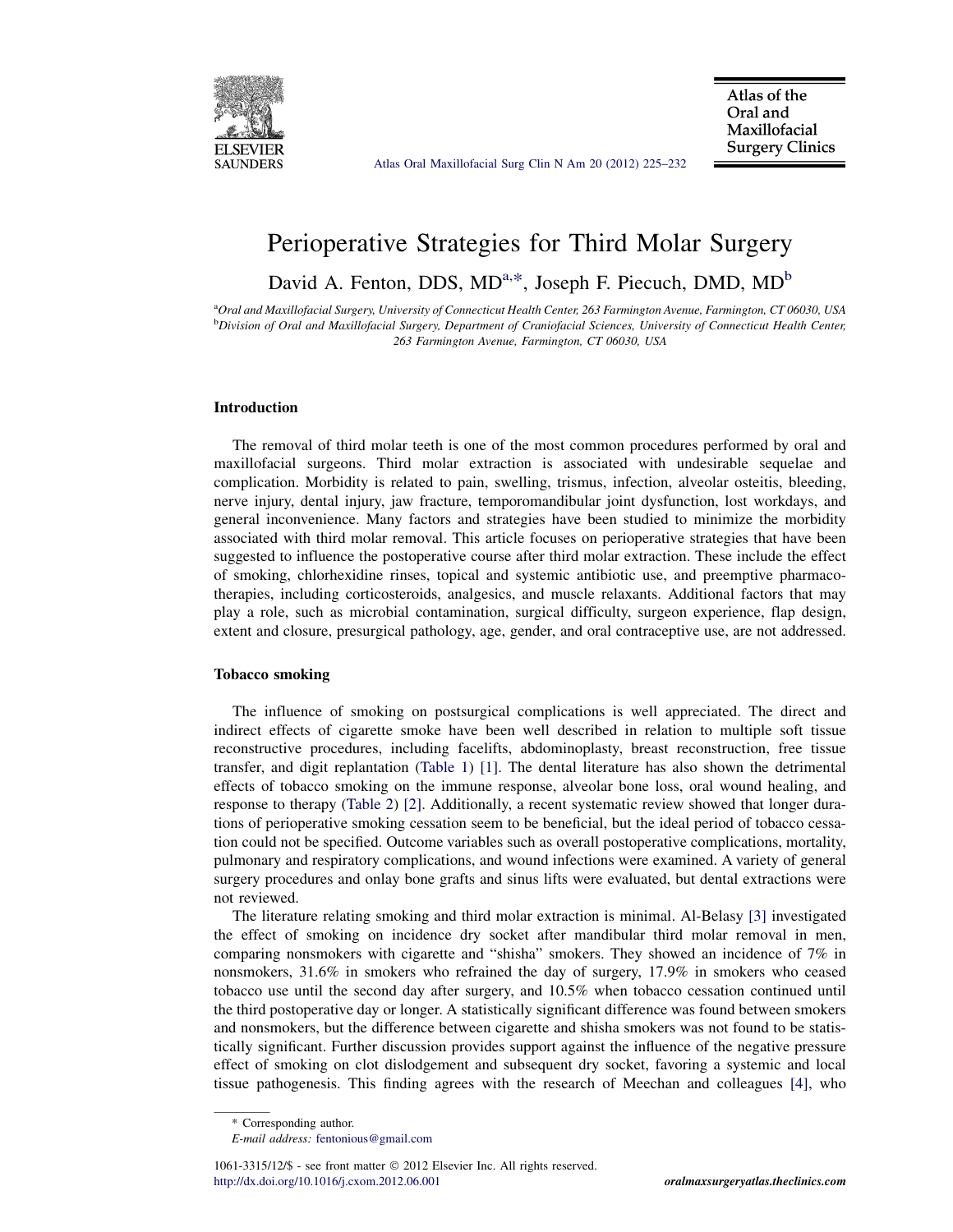<span id="page-1-0"></span>

| Table 1                    |  |
|----------------------------|--|
| Effects of cigarette smoke |  |

| Substance       | Action                                                                                                                                  | Effect                                                                                                             |
|-----------------|-----------------------------------------------------------------------------------------------------------------------------------------|--------------------------------------------------------------------------------------------------------------------|
| <b>Nicotine</b> | • Direct vasoconstriction<br>• Indirect catecholamine release<br>• $\uparrow$ Red blood cells, fibrinogen, and platelet<br>adhesiveness | • $\uparrow$ Oxygen demand and tissue hypoxia<br>• Tunica media fibrosis and calcification<br>• Thrombogenic state |
| Carbon monoxide | • Thromboxane $A2$ stimulation<br>• Prostacyclin inhibition<br>• $\uparrow$ Carboxyhemoglobin                                           | • $\uparrow$ Oxygen-binding affinity and tissue hypoxia<br>• Thrombogenic state                                    |

showed significant differences in immediate socket filling and postoperative pain in smokers over nonsmokers, especially female heavy smokers. Conversely, reports have shown no significant difference between smokers and nonsmokers in postoperative pain and wound healing.

Additional dental research evaluating periodontal regenerative therapy with an allograft has shown significant differences between smokers and nonsmokers. Rosen and colleagues [\[5\]](#page-6-0) found that smokers had a 29% improvement in clinical attachment level, whereas nonsmokers had a 42% improvement at 1-year follow-up. This trend persisted long-term, with improvement of 31% and 42% for smokers and nonsmokers at 2 to 5 years, respectively. The adverse effects of tobacco smoking should encourage perioperative tobacco cessation. Grossi and colleagues [\[6\]](#page-6-0) showed that tobacco cessation improved their patient population's healing response to equate that of nonsmokers, with similar observations on periodontal microbial content. The systemic and local influences of tobacco use are well-known. However, the relationship of smoking and postoperative course in relation to third molar surgery is not completely understood and has not been clearly proven to be causal in nature. Further studies are necessary to elucidate the mechanisms that make smoking a significant risk factor for dry socket. Preoperative and a minimum of two postoperative days of tobacco cessation is recommended for third molar dry socket prevention.

Table 2 Dentoalveolar effects of cigarette smoke

| ↑ Amount and severity of destruction (dose-related)                                                      |
|----------------------------------------------------------------------------------------------------------|
| ↓ Estrogen in women leads to $\uparrow$ IL-1, IL-6, TNF- $\alpha$                                        |
| I Hemorrhagic responsiveness of the periodontium                                                         |
| $\downarrow$ Gingival blood flow                                                                         |
| $\downarrow$ Neutrophil chemotaxis, phagocytosis, and adherence with $\uparrow$ oxidative bursts (direct |
| toxicity)                                                                                                |
| $\downarrow$ IgG, IgG2, T-cell proliferation                                                             |
| $\downarrow$ Regenerative potential                                                                      |
| Fibroblast production of fibronectin and collagen                                                        |
| ↑ Collagenase production                                                                                 |
| ↓ Reduction in probing depth and clinical attachment gain                                                |
|                                                                                                          |

Abbreviations: IL, interleukin; TNF-a, tumor necrosis factor a.

# Chlorhexidine

Chlorhexidine digluconate (CHX) is a commonly used topical antimicrobial agent used in dentistry. It has been shown to be effective in treatment and maintenance for periodontal disease and caries. CHX acts on gram-positive and gram-negative aerobes and anaerobes through membrane disruption. The therapeutic action of CHX is further enhanced by its substantivity, the ability to have a continued effect between dosages. Resistance and pathogen selection have not been shown to occur with use of CHX. Additionally, the adverse effects of CHX are minimal, including allergy, dental staining, increased calculus formation, and mucosal and taste alterations. The role of CHX rinses in prevention of alveolar osteitis (AO) and surgical site infection has also been extensively studied, with evidence for and against its use. The main arguments against CHX use is that a lack of evidence exists to prove its efficacy, failing to justify the associated expense.

In 1991, Larsen [\[7\]](#page-6-0) performed a prospective, randomized, double-blind, placebo-controlled trial showing a 60% overall reduction of AO with the use of 0.12% CHX 1 week before and after M3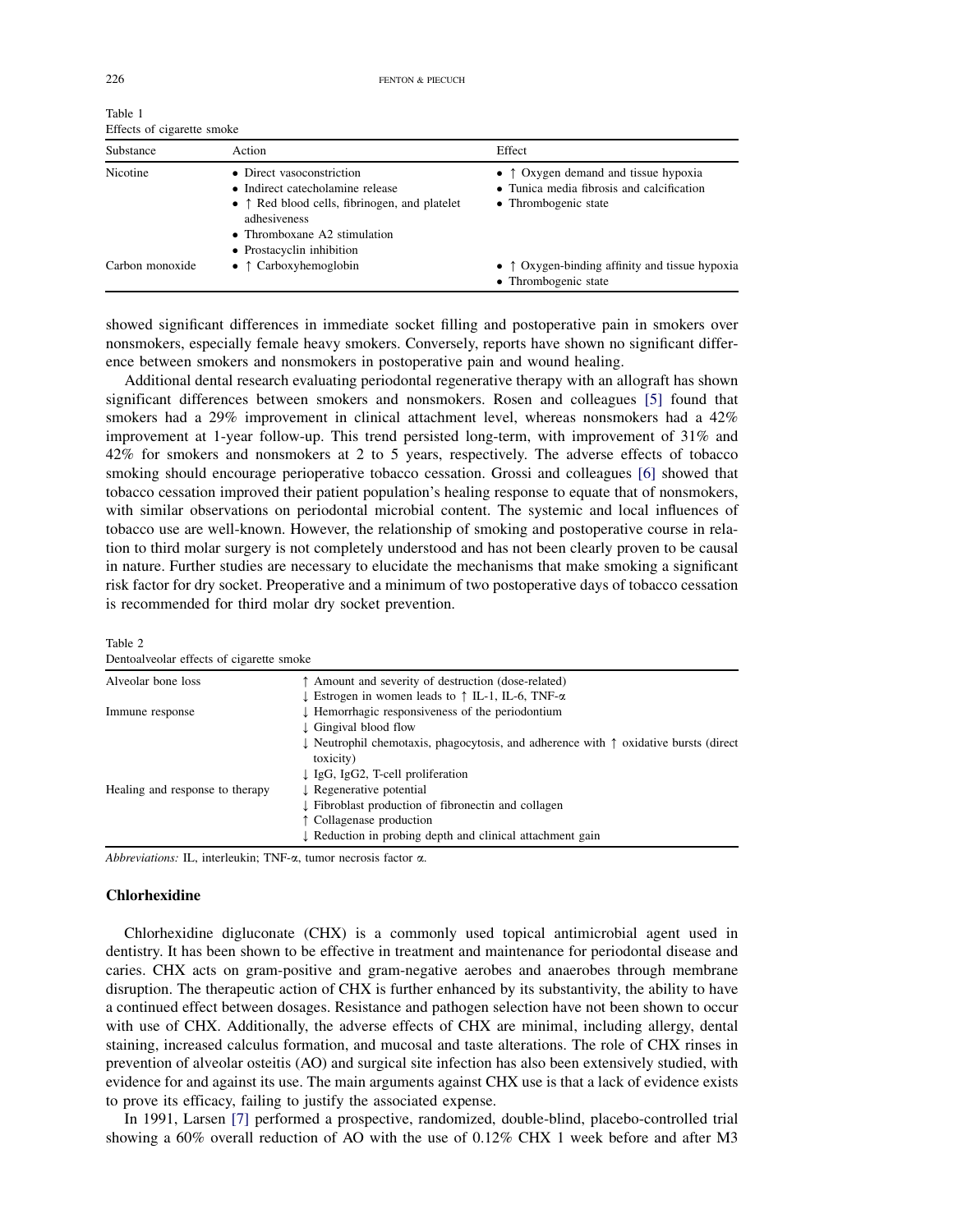removal. This trial was based on a microbiologic explanation of the fibrinolysis related to AO. In 2005, in a meta-analysis review of human clinical trials involving mandibular third molar extractions only, Caso and colleagues [\[8\]](#page-6-0) compared a preoperative rinse, preoperative and postoperative rinsing regimen, and control groups. The results showed that the benefit of CHX on the day of surgery alone did not reach statistical significance. However, they did find that an extended rinse period of several postoperative days may reduce AO incidence. In a similar meta-analysis, Minguez-Sera and colleagues [\[9\]](#page-6-0) concluded that application of a 0.2% CHX paste every 12 hours for a week after mandibular third molar extraction reduced AO incidence. Overall, the studies investigating the efficacy of CHX in reducing third molar extraction postoperative pain and infection have mixed designs and possible cofounders. However, strong support exists for the use of chlorhexidine rinse and intraalveolar application. Currently, the use of chlorhexidine should be considered in the context of a costbenefit analysis, and directed by clinical judgment.

#### Preemptive analgesia

Much of the undesirable nature of third molar surgery is based on patient discomfort and decreased quality of life. Palliation through pharmacologic agents can significantly improve a patient's condition after surgery. Additionally, a proactive strategy to reduce the amount of discomfort has been investigated. Much of the literature is based on preventative or preemptive analgesia for obstetrics, thoracic surgery, and orthopedics. Evidence in relation to third molar surgery is sparse. Preemptive analgesia, defined as a "pharmacologic intervention initiated before a painful stimulus to inhibit nociceptive mechanisms before they are triggered," is a common practice. Attributes of an ideal preemptive analgesia regimen include [\[10,11\]](#page-7-0)

- 1. Initiation before surgical trauma
- 2. Prevention of central sensitization secondary to surgical trauma
- 3. Prevention of central sensitization secondary to inflammation
- 4. Palliation throughout the perioperative period
- 5. Therapeutic effect lasting up to or greater than 10 weeks

Local anesthetic medications and nonsteroidal antiinflammatory drugs (NSAIDs) were shown to be more effective than opioids in a meta-analysis by Cliff [\[12\]](#page-7-0) investigating the influence of preemptive analgesia on acute postoperative pain after major general surgery. A randomized controlled trial by Nayyar and colleagues [\[13\]](#page-7-0) showed the preemptive effects of bupivacaine 0.5% with epinephrine 1/200,000 to significantly reduce pain at 6, 12, and 72 hours and 7 days. The effects of tramadol and ketoprofen for M3 surgery have been shown to be beneficial, but only data from 24 hours or less are presented, and postoperative dosing may be better for pain intensity, timing of onset, and degree of opioid requirement.

Santos and colleagues [\[14\]](#page-7-0) investigated the muscle relaxant cyclobenzaprine as a postoperative medicament in a well-designed prospective, randomized, double-blind, placebo controlled, splitmouth study. They concluded that cyclobenzaprine is not useful in treating pain, swelling, or trismus after third molar removal. Currently, local anesthesia is the only pharmacotherapy that has proven efficacy for preemptive analgesia for third molar extractions. The effect of NSAIDs requires greater research to establish longer-term effects and appropriate timing of administration.

# Antibiotic prophylaxis

Antibiotics have changed the influence of microbes on the human condition and infectious and inflammatory pathology. Historically, the fatal conditions are the infectious and inflammatory pathology secondary to microbes before the antibiotic era are now routinely and curatively treated with a combination of directed surgical intervention and antibiotics. The morbidity associated with infectious postoperative complications is also greatly reduced. The concept of prophylactic antibiotics is well accepted in the general surgery literature and in relation to specific postoperative conditions, such as total joint replacement and infective endocarditis. However, the clinical application in relation to third molar surgery, specifically, is not as clear. A plethora of research exists for and against preoperative administration of antibiotics for third molar surgery ([Table 3\)](#page-3-0). In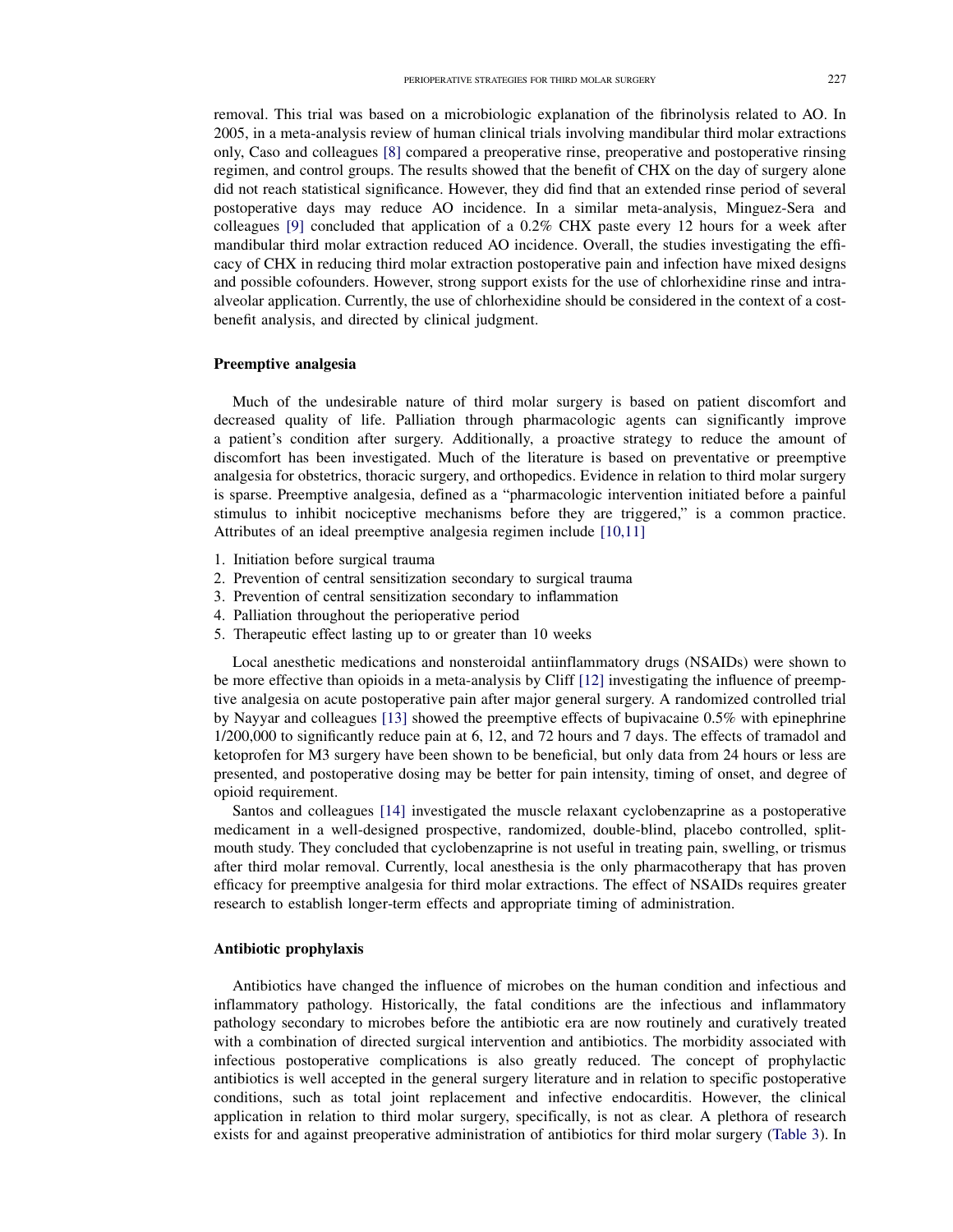<span id="page-3-0"></span>addition, the literature available is riddled with study design flaws and errors in conclusion, making critical appraisal difficult. Finally, the type and delivery of the antibiotic are also important to consider. Oral, intravenous, and topical antibiotic administrations have been studied, in addition to differences in specific antibiotic choice and dose. The benefit of any intervention must be examined in relation to societal impact, quality of life, cost, and adverse effects, and not merely statistical efficacy.

| Treatment                     | Number of<br>third molars | Number without infection | Early infection Late infection |    | Infection rate<br>number $(\%)$ |
|-------------------------------|---------------------------|--------------------------|--------------------------------|----|---------------------------------|
| No antibiotic                 | 332                       | 283                      | 45                             |    | 49 (14.8)                       |
| Systemic                      | 1242                      | 1114                     | 96                             | 32 | 128(10.3)                       |
| Topical TC                    | 1597                      | 1555                     | 28                             | 14 | 42(2.6)                         |
| Systemic $+TC$                | 250                       | 244                      | 3                              |    | 6(2.4)                          |
| Postoperative systemic        | 9                         | 8                        | $\Omega$                       |    | 1(11.1)                         |
| $TC + postoperative systemic$ | 13                        | 13                       | $\Omega$                       |    | 0(0.0)                          |
| <b>TOTAL</b>                  | 3443                      | 3217                     | 172                            | 54 | 226(6.6)                        |

Table 3 Mandibular infections with and without antibiotics

Abbreviation: TC, tetracycline.

Data from Piecuch JF, Arzadon J, Lieblich SE. Prophylactic antibiotics for third molar surgery: a supportive opinion. J Oral Maxillofac Surg 1995;53:53–60.

#### Research in favor of antibiotic prophylaxis

In 2009 Monaco and colleagues [\[15\]](#page-7-0) investigated the effect of 2 g of amoxicillin before removal of lower third molars in 59 patients aged 12 to 19 years. This study was randomized and controlled, and showed a statistically significant difference in postoperative pain, fever, wound infection, and consumption of analgesics in the test group. In 2007, Halpern and Dodson [\[16\]](#page-7-0) published a placebo-controlled, double-blind, randomized clinical trial dividing 118 subjects into two arms investigating the efficacy of penicillin or clindamycin in preventing postoperative inflammatory complications. They found that 8.5% of the control subjects had a surgical site infection, and no infections were seen in the experimental group. Additionally, none of the experimental or control subjects experienced an AO. The results, although statistically significant, must be interpreted with caution, given an unusually low incidence of AO. In a meta-analysis by Ren and Mamstrom [\[17\]](#page-7-0) also published in 2007, 16 clinical trials comprising 2932 patients found that preoperative antibiotic administration reduced the incidence of AO and wound infection from 6.1% to 4%, with 25 patients needing to be treated to avoid one such complication. Although these data provide statistical support for use of antibiotic prophylaxis, other factors, such as cost and adverse reactions, must be considered for the 24 of 25 patients who theoretically do not gain benefit from the intervention.

In 2004, Foy and colleagues [\[18\]](#page-7-0) evaluated the Health Related Quality of Life (HRQOL) in 54 experimental and 60 control subjects having four third molars removed. They investigated the impact of preoperative intravenous antibiotics and did not find a statistical difference in HRQOL between the groups. However, they did show a significant difference in the number of postoperative visits requiring treatment; 4% of the experimental group had one postoperative visit with intervention, whereas 28% and 13% of the control group had one and at least two postoperative visits with intervention, respectively. A similar study in 2006 by Stavropoulous and colleagues [\[19\]](#page-7-0) used the same control group and investigated the impact of topical minocycline. They found their experimental group had a 10% rate of postoperative delayed recovery, requiring one postoperative intervention. This group did, however, show a statistically significant improvement of HRQOL in time to recovery of chewing and mouth opening. The use of systemic versus topical antibiotic administration for prophylaxis is a subject of controversy and debate. The efficacy of each has been studied separately and compared, but not directly investigated in separate arms of a single study. Multiple additional studies have shown efficacy for intrasocket antibiotic administration, including tetracycline, metronidazole, and neomycin-bacitracin. However, concern has been expressed regarding tetracycline-induced neuropathy when used in proximity to the inferior alveolar nerve.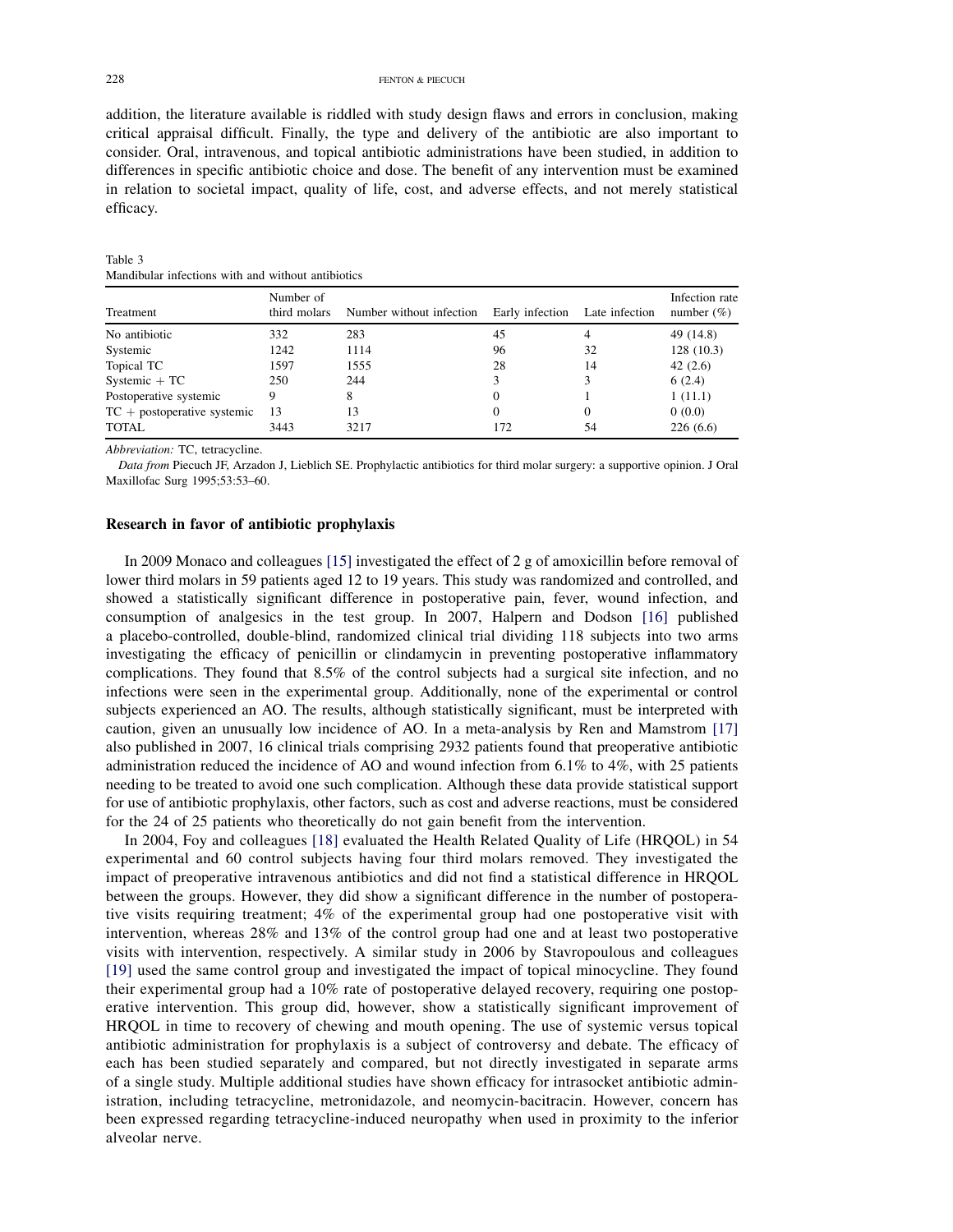#### Research against use of antibiotic prophylaxis

In a split-mouth, double-blind, randomized, placebo-controlled trial with detailed evaluation of surgical and patient variables, Bezerra and colleagues [\[20\]](#page-7-0) found no difference in postoperative inflammatory or infectious complications after third molar removal when 34 patients were given 500 mg of amoxicillin preoperatively or a placebo. One can argue that this study lacks power, and a larger study population is required to establish a clinically applicable conclusion. This argument is supported by the overall decreased rate of complications the patients experienced. Additionally, the dosage of 500 mg may not have been adequate to provide significant prophylaxis, limiting the impact of their study variable. A split-mouth, double-blind study by Siddiqi and colleagues [\[21\]](#page-7-0) that randomly assigned 100 patients to receive 1 g of amoxicillin preoperatively, 1 g of amoxicillin preoperatively followed by 500 mg of amoxicillin every 8 hours for 2 days postoperatively, or placebo, separated by 3 weeks, failed to show any statistical significance. Finally, in 2007, Kaczmarzyk and colleagues [\[22\]](#page-7-0) also evaluated 100 subjects, divided into three groups. Their prospective, randomized, double-blind, placebo-controlled trial did not show any prevention of postoperative inflammatory complications with either single-dose preoperative clindamycin or preoperative plus 5-day postoperative administration of clindamycin. These reports provide evidence that antibiotic prophylaxis does not limit postoperative complications of third molar extraction. However, their conclusions can be questioned given weaknesses in study designs.

Piecuch and colleagues [\[23\]](#page-7-0) performed a retrospective analysis of 2134 patients in a group practice who underwent extraction of 6713 third molar teeth over a 9-year period. Of these patients, 2031 had a postoperative clinical examination documented an average of 7 to 10 days after surgery. The remaining had clear documentation of telephone calls at 48 hours and at 7 days.

The infection rate for maxillary third molars was 9 of 3270, or 0.3%; the infection rate for mandibular third molars was 6.6%. No cases of severe infection, hospitalization, need for intravenous antibiotics, or external incision and drainage occurred. Considering mandibular third molars alone, extraction without antibiotics resulted in a 14.8% infection rate, whereas systemic (generally oral) antibiotics decreased the infection rate to 10.8%, and topical tetracycline reduced the infection rate to 2.6%. Patients who received tetracycline topically and systemic antibiotics had an infection rate of 2.4% (Table 4).

Systemic antibiotics did not benefit patients undergoing maxillary third molar surgery alone. However, topical tetracycline significantly decreased the infection rate for erupted mandibular third molars. Systemic antibiotics and topical tetracycline reduced postoperative infections for mandibular partial and full bony third molars, but topical tetracycline was more effective. Clinical judgment was recommended for antibiotic use with soft tissue–impacted mandibular third molars.

Zuniga and Leist [\[24\]](#page-7-0) raised the issue of tetracycline-induced neuritis, occurring after tetracycline contacts an exposed nerve. Subsequently, the same authors performed a prospective study in rats, showing that a nerve with an intact epineurium does not develop an inflammatory response to tetracycline; rather, an intense inflammatory response occurs only when the epineurium is damaged [\[25\]](#page-7-0). Gelfoam may protect the damaged nerve from the topical effects of tetracycline, without additional risk.

| recent armeno, ao antionatro provide ochem of hori |                          |                  |         |                |                         |
|----------------------------------------------------|--------------------------|------------------|---------|----------------|-------------------------|
| Year                                               | Author                   | Journal          | Method  | Benefit        | Preoperative Antibiotic |
| 1999                                               | Monaco [37]              | Eur J Oral Sci   | Oral    | N <sub>0</sub> | N <sub>0</sub>          |
| 2004                                               | Poeschl [38]             | <b>JOMS</b>      | Oral    | N <sub>0</sub> | N <sub>0</sub>          |
| 2004                                               | Foy et al $[16]$         | JOMS             | IV      | Yes            | Yes                     |
| 2006                                               | Stavropoulous et al [17] | JOMS             | Topical | Yes            | Yes                     |
| 2007                                               | Kaczmarzyk et al [19]    | <b>IJOMS</b>     | Oral    | N <sub>0</sub> | Yes                     |
| 2007                                               | Halpern & Dodson [14]    | JOMS             | IV      | Yes            | Yes                     |
| 2009                                               | Monaco et al $[13]$      | JOMS             | Oral    | Yes            | Yes                     |
| 2010                                               | Siddiqi et al $[18]$     | <b>IJOMS</b>     | Oral    | N <sub>0</sub> | Yes                     |
| 2011                                               | Pasupathy [39]           | J Craniofac Surg | Oral    | N <sub>0</sub> | Yes                     |
| 2011                                               | Bezerra et al [11]       | JOMS             | Oral    | No             | Yes                     |

Recent articles: do antibiotics provide benefit or not?

Table 4

Abbreviations: EUR J Oral Sci, European Journal of Oral Sciences; IJOMS, International Journal of Oral and Maxillofacial Surgery; IV, intravenous; J Craniofac Surg, The Journal of Craniofacial Surgery; JOMS, Journal of Oral and Maxillofacial Surgery.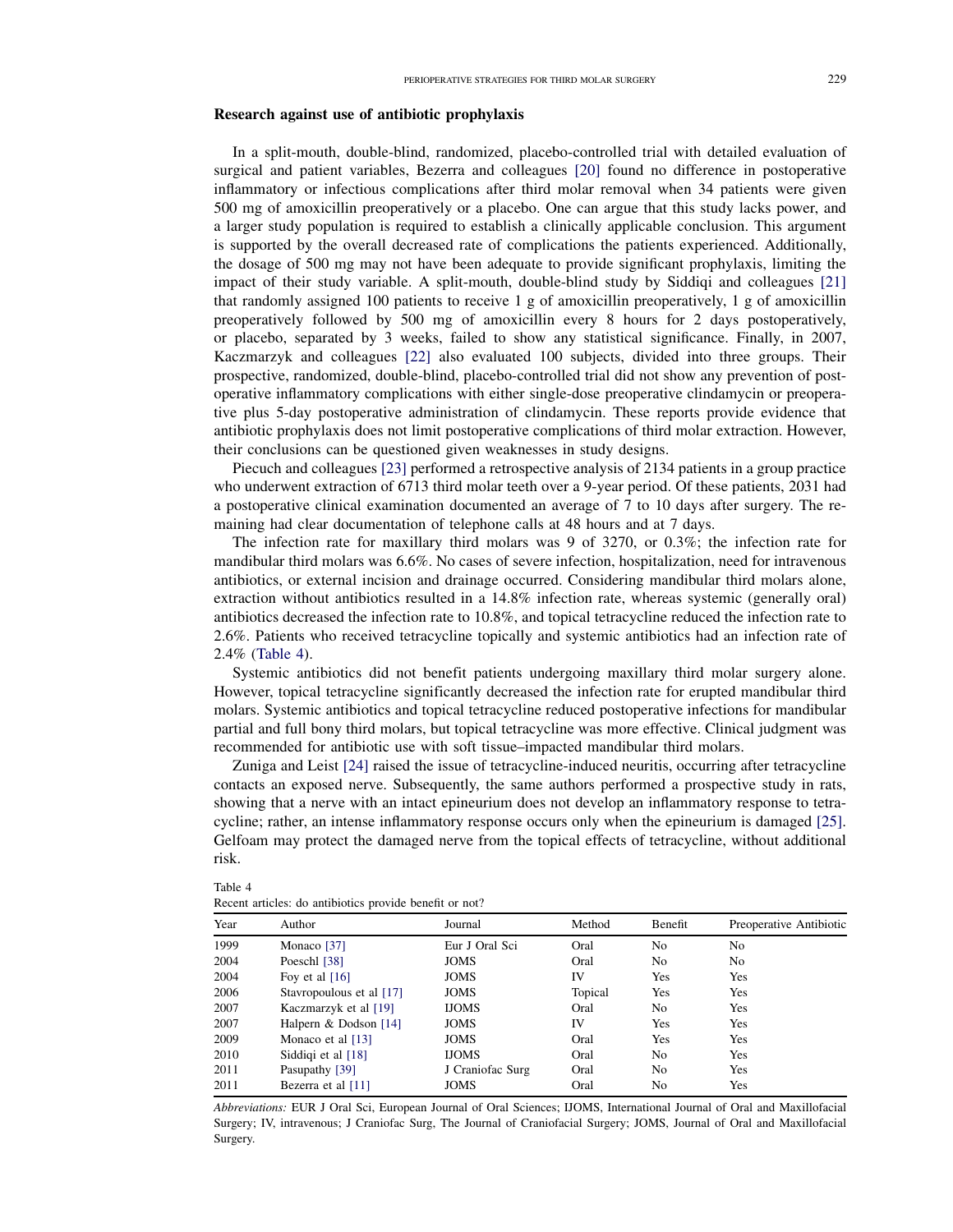In conclusion, despite some conflicting evidence, antibiotic prophylaxis clearly significantly decreases the occurrence of postoperative AO and SSI. However, surgeons must also consider issues regarding antibiotic resistance and systemic toxicity raised by Kaczmarzyk [\[26\]](#page-7-0). The use of antibiotics in cases of active infection; medical compromise that specifically requires systemic antibiotic prophylaxis, such as total joint prostheses; or specific cardiac conditions are completely different situations requiring dedicated research and investigation.

## **Corticosteroids**

A plethora of literature is available on the role of corticosteroids in preventing postoperative morbidity.

In the dental field, Shafer [\[27\]](#page-7-0) studied the effects of cortisone on postextraction wound healing in the rat model. Thirty-five experimental animals were given 2.5 mg of cortisone on the day of extraction of an upper molar, and 2.0 mg/d afterward. Histologically, no difference was seen in healing versus nonmedicated controls at 2, 4, 5, and 7 days. However at 10 days, soft tissue healing was impaired in the experimental animals. Clearly the exogenous steroid should not be continued for long periods. Although the use of steroids to decrease edema after oral surgery became common, it was not until the early 1970s that Hooley and colleagues [\[28\]](#page-7-0) showed that a short course of corticosteroids only temporarily depressed endogenous steroid production in humans. In 1980, using a metapyrone test, Williamson and colleagues [\[29\]](#page-7-0) noted that the hypothalamic-pituitary-adrenal axis returned to normal in 7 days in 10 consecutive patients who received 8 mg of dexamethasone intravenously immediately after oral surgery procedures.

Ross and White [\[30\]](#page-7-0) presented the results of their randomized controlled trial in which 39 oral surgery patients were given 40 mg of hydrocortisone twice daily the day before, four times daily the day of surgery, and twice daily for 2 days postsurgery, compared with 22 placebo-controlled subjects. The authors noted a statistically significant decrease in edema and trismus in the experimental group. Pain was also less in the experimental group, but the difference was not statistically significant.

In 1964, Nathanson and Seifert [\[31\]](#page-7-0) reported on the effects of betamethasone with various surgical procedures in their prospective randomized controlled trial in which 110 patients received 0.6 mg of betamethasone four times daily for 4 days, beginning immediately postoperatively, and 100 control patients received placebo. All subjects were examined by one of the authors daily for 5 days. The experimental group showed a significant reduction in edema and a trend toward decreased pain, with no difference in trismus. Because edema presented before the first dose was given, and resolved after that dose, their recommendation was modified to initiate therapy before the surgery and to continue 3 days postoperatively. Hooley and Francis [\[32\]](#page-7-0) used Nathanson and Seifert's [\[31\]](#page-7-0) dose recommendations for their split-mouth, self-controlled prospective randomized controlled trial of 476 patients undergoing removal of impacted mandibular third molars. They compared 1.2 mg of betamethasone orally the evening before surgery, then 1.2 mg four times daily the day of and 2 days after surgery. Tetracycline cones were placed into each extraction socket. These authors were the first to use cephalometric-positioned photographs for objective measurement of edema. Their findings showed that the controls had six times as much edema and twice as much trismus, and required twice as much pain medication as the experimental group. These authors additionally commented that they had used betamethasone for more than 2000 patients in the previous 8 years without any systemic complications. Numerous articles compare various steroids with placebo, including triamcinolone, dexamethasone, prednisone, methylprednisolone, and betamethasone. The details of these studies are thoroughly discussed in Gersema and Baker's 1992 review [\[33\]](#page-7-0) of this topic. Although almost all of these studies were prospective randomized controlled trials, many also suffered from low subject numbers, inconsistent procedures, and subjective observation of results. Nevertheless, Gersema and Baker [\[33\]](#page-7-0) concluded that "based on these studies, the use of perioperative corticosteroids appears to be a safe and rational method of reducing postoperative complications of edema, and possibly trismus and pain, following the removal of impacted third molars." These authors recommended a single preoperative 125-mg dose of methylprednisolone, given either intravenously or intramuscularly.

In a prospective randomized controlled trial, Buyyukurt and colleagues [\[34\]](#page-7-0) compared 25 mg of prednisolone intramuscularly, 25 mg of prednisolone plus diclofenac intramuscularly, and control,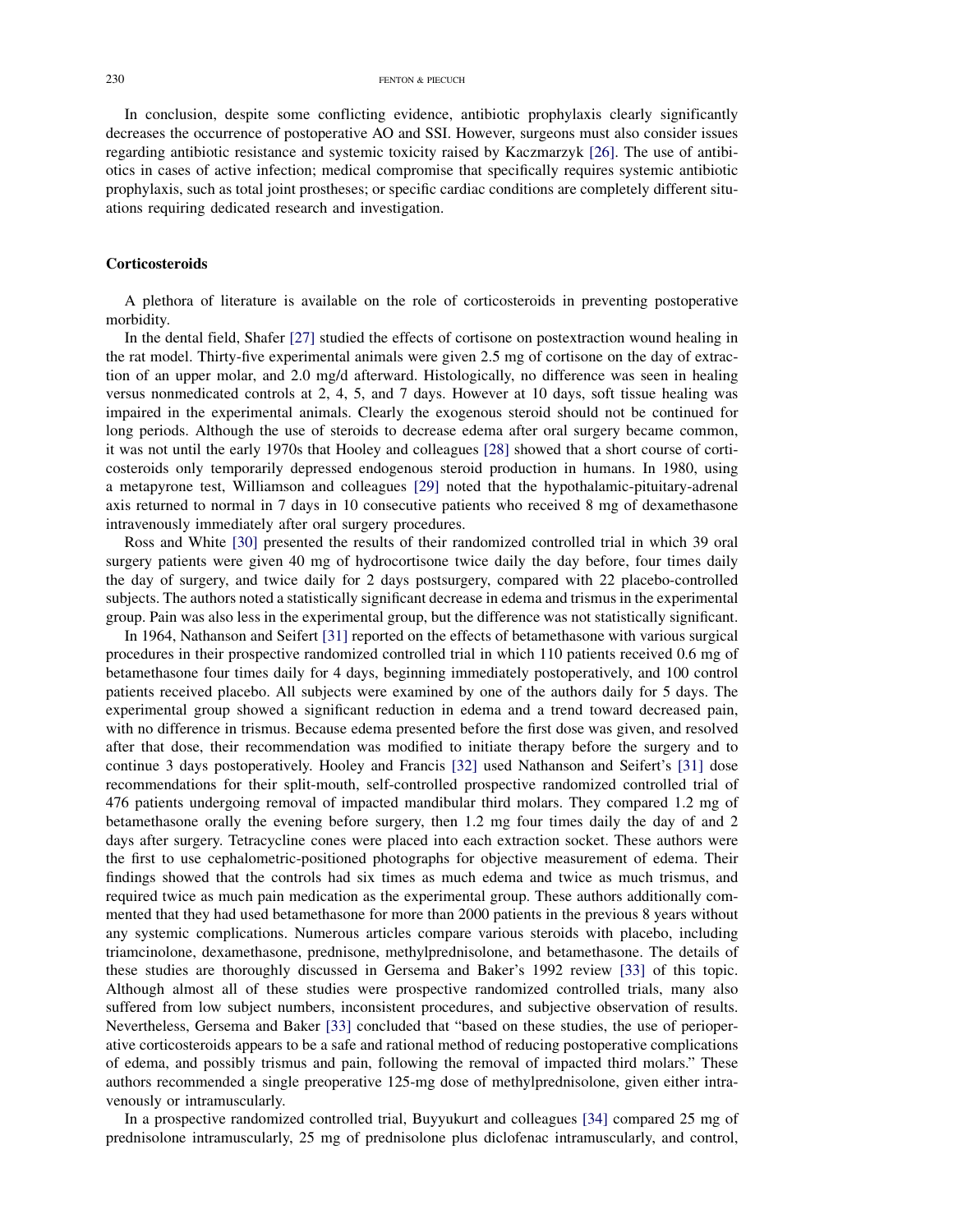<span id="page-6-0"></span>given immediately after third molar surgery. Each group had 15 patients. Pain intensity was measured on a visual analogue scale (VAS) and edema was measured objectively on the patient on days two and seven. These authors found significantly decreased edema and trismus at both day two and seven in the prednisolone and prednisolone-diclofenac groups compared with controls. Pain was studied only on the day of surgery and was significantly decreased in both the prednisolone and prednisolonediclofenac groups, with the prednisolone-diclofenac combination more effective. These authors recommended a steroid/NSAID combination as more effective than steroid alone.

Dionne and colleagues [\[35\]](#page-7-0) investigated this potentially synergistic effect of steroid plus NSAID versus control in a model of acute inflammation. This prospective randomized controlled trial had three groups: (1) preoperative dexamethasone/postoperative ketorolac, (2) preoperative dexamethasone/postoperative saline placebo, and (3) preoperative saline placebo/postoperative saline placebo.

The steroid was administered at 4 mg orally 12 hours before surgery and 4 mg intravenously 1 hour presurgery. The postoperative dose of 30 mg of ketorolac or saline placebo was given at pain onset, usually approximately 2 hours after the procedure. No difference was seen in pain onset in the dexamethasone or control groups. Pain reduction was significant in the dexamethasone/ketorolac group only. No difference was seen in pain between the steroid/placebo and placebo/placebo groups. Unfortunately, these authors did not compare the dexamethasone/ketorolac group with another group of placebo/ketorolac. Markiewicz and colleagues [\[36\]](#page-7-0) published their study in 2008, titled "Corticosteroids Reduce Postoperative Morbidity After Third Molar Surgery: A Systematic Review and Meta-Analysis." The authors asked one simple question: "Among patients undergoing [third molar] removal, does peri-operative corticosteroid administration, when compared with similar control, decrease postoperative edema, trismus, and pain in the early  $(1-3 \text{ days})$  and late ( $>3 \text{ days}$ ) postoperative periods?" Twelve articles met their inclusion criteria. Their data confirmed that corticosteroids reduce edema and trismus in the early and late postoperative periods. In terms of pain, even fewer papers qualified for analysis because most papers focused on number of analgesic doses and analgesic dosage rather than on VAS scale. Consequently, the reduction of pain by corticosteroids in the early postoperative period is not statistically significant.

#### Summary

In conclusion, despite a plethora of papers on the various topics covered in this paper, actually very little definitive information is available. There does seem to be consensus that tobacco cessation, use of chlorhexidine, prophylactic antibiotics, and corticosteroids are of benefit in reducing complications and improving the postoperative quality of life after third molar surgery. However, the specifics of their implementation into patient care protocols remains to be specified. The most interesting area for future research is preemptive analgesia.

#### References

- [1] Chang L, Buncke G, Slezak S, et al. Cigarette smoking, plastic surgery, and microsurgery. J Reconstr Microsurg 1997; 12(7):467–74.
- [2] Jacob V, Vellappally S, Smejkalova J. The influence of cigarette smoking on various aspects of periodontal health. Acta Medica (Hradec Kralove) 2007;50(1):3–5.
- [3] Al-Belasy FA. The relationship of "shisha" (water pipe) smoking to postextraction dry socket. J Oral Maxillofac Surg 2004;62:10.
- [4] Meechan JG, MacGregor ID, Rogers SN, et al. The Effect of Smoking on Immediate Post-Extraction Socket Filling with Blood and on the Incidence of Painful Socket. Br J Oral Maxillofac Surg 1988;26:402–9.
- [5] Rosen PS, Marks MH, Reynolds MA. Influence of smoking on long-term clinical results of intrabony defects treated with regenerative therapy. J Periodontol 1996;67:1159–63.
- [6] Grossi SG, Zambon J, Machtei EE, et al. Effects of smoking and smoking cessation on healing after mechanical periodontal therapy. J Am Dent Assoc 1997;128:599–607.
- [7] Larsen P. The effect of a chlorhexidine rinse on the incidence of alveolar osteitis following the surgical removal of impacted mandibular third molars. J Oral Maxillofac Surg 1991;49:932–7.
- [8] Caso A, Hung L, Beirne R. Prevention of alveolar osteitis with chlorhexidine: a meta-analytic review. Oral Surg Oral Med Oral Pathol Oral Radiol Endod 2005;99:155.
- [9] Minguez-Sera MP, Salort-Llorca C, Silvestre-Donat FJ. Chlorhexidine in the prevention of dry socket: effectiveness of different dosage forms and regimens. Med Oral Patol Oral Cir Bucal 2009;14:e445.